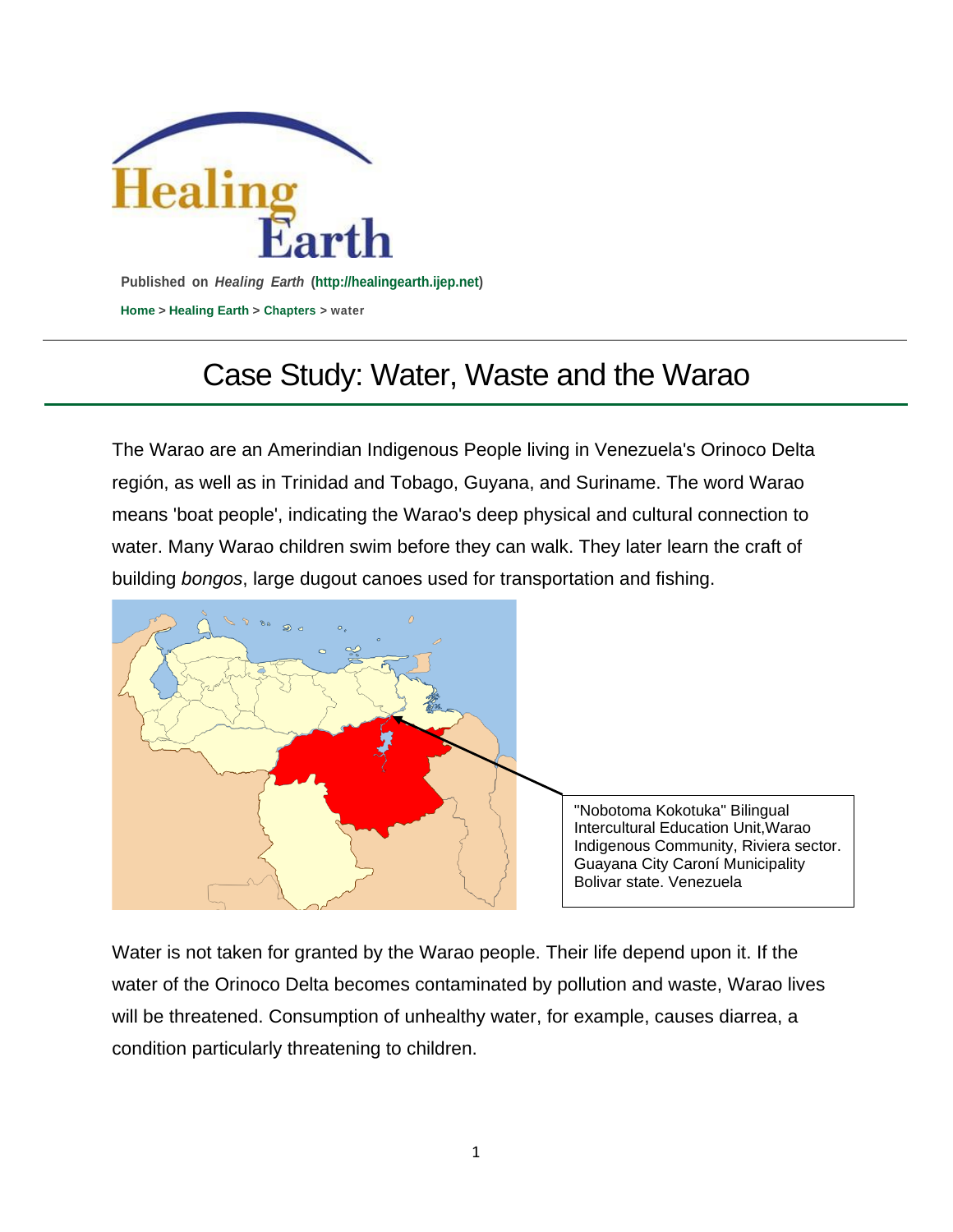

The *Nobotoma Kokotuca* ('All Children at School') unit of Venezuela's Bilingual Intercultural Education program offers workshops on water for Warao children. The school is attended by the children between the ages of 6 and 12. Young Indigenous teachers instruct in both the Spanish and Warao languages.

The children learn that *Jo omi oko warao tuma equidakuna* (without water the Warao cannot live). Children further learn that *jumamokomoko tuma* (worms) and *jebumokomoko tuma* (bacteria) live in *jo moniaeja* (dirty water). Along with learning how to properly wash their hands and maintain cleanliness, children discover simple and economical techniques for treating and disinfecting water. These methods include chlorinating, filtering, and Solar Water Disinfection Method (SODIS).